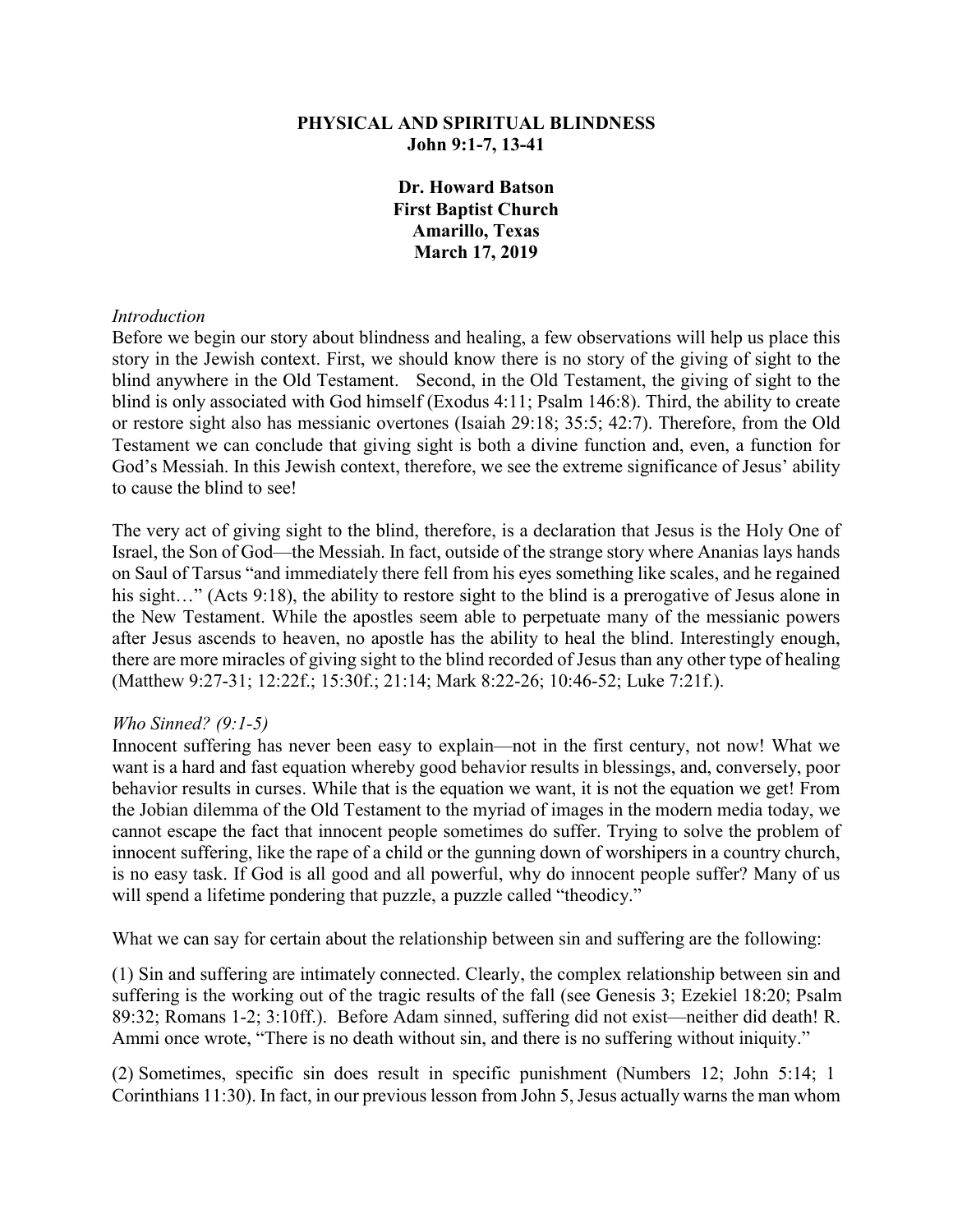he has just healed from lameness, saying, "Do not sin anymore, so nothing worse may befall you" (5:14)—a clear indication the man's sin contributed to his malady.

(3) Sometimes suffering is not related to a specific sin, but to the very purposes of God (the whole book of Job; Galatians 4:13; 2 Corinthians 12:7; John 9:1-5).

(4) Jesus' acts of healing, whether causing the lame to leap or the blind to behold light, are all part of the cosmic redemption of God, re-winding the fall and restoring the innocence that existed before man's disobedience brought brokenness.

(5) We can be sure that innocent ones sometime suffer because the Christ, the perfect Son of God, suffered in the worst way—he was crucified! Therefore, we know that God is not removed from our suffering, peering down from a great distance upon the suffering of innocents. On the contrary, God puts on flesh (John 1:14), has a back which can bleed, skin that can be broken, so that he, as an innocent, can suffer along with his people.

(6) Finally, as my good friend Dr. Jim Denison often says, "God redeems all that God allows." While we cannot see the purposes of our suffering in this life, in the next we will know that no suffering was wasted. If we die with him, we also rise with him; if we suffer with him, we also are glorified with him (Romans 6; 1 Peter 4:12-19; John 9:3).

In verse 4, we have two interesting word choices. Jesus says "we" and "must." Jesus is not only speaking of what he must do, but, rather, speaking of the heaven-sent works that require his followers to be his co-laborers. "Must," in addition, reminds us that our labors are not only what is advisable, but will be absolutely necessary. The works that we are to do are compelled by God, and we are to be busy about kingdom work with a real sense of urgency because "the night cometh," meaning the present opportunity will be lost. "The day" refers, most likely, to the length of a man's life. Jesus himself is "the light of the world," whose departure means "the coming night."

# *Clay to His Eyes (9:6-7)*

Jesus heals whomever he wishes, however he wishes. Efforts to force Jesus' healing events into a predictable formula will always fail. Sometimes the healing requires faith upon the part of the one healed; sometimes it does not. Sometimes Jesus simply gives the command of his voice; other times he touches, spits, and/or requires some activity on the part of the one graced. Often the healing is instantaneous; other times it is a process.

In this particular story, Jesus spits on the ground, kneads the clay with the dust of the earth, and applies the clay to the man's eyes. Finally, he commands the man to go wash in the pool of Siloam. As result of this multi-step miracle, the man is able to see.

First, it is well-known that the ancient world attributed curative powers to saliva. Furthermore, it was perhaps helpful for the man to participate in his healing by actually doing something washing in the pool of Siloam. Third, and most interesting, the early church fathers saw the mention of clay as a reference to Genesis 2:7, where man is, indeed, formed/made out of the dust of the earth. If the church fathers are right, then Jesus is doing a work of creation—God's work in giving sight to the blind.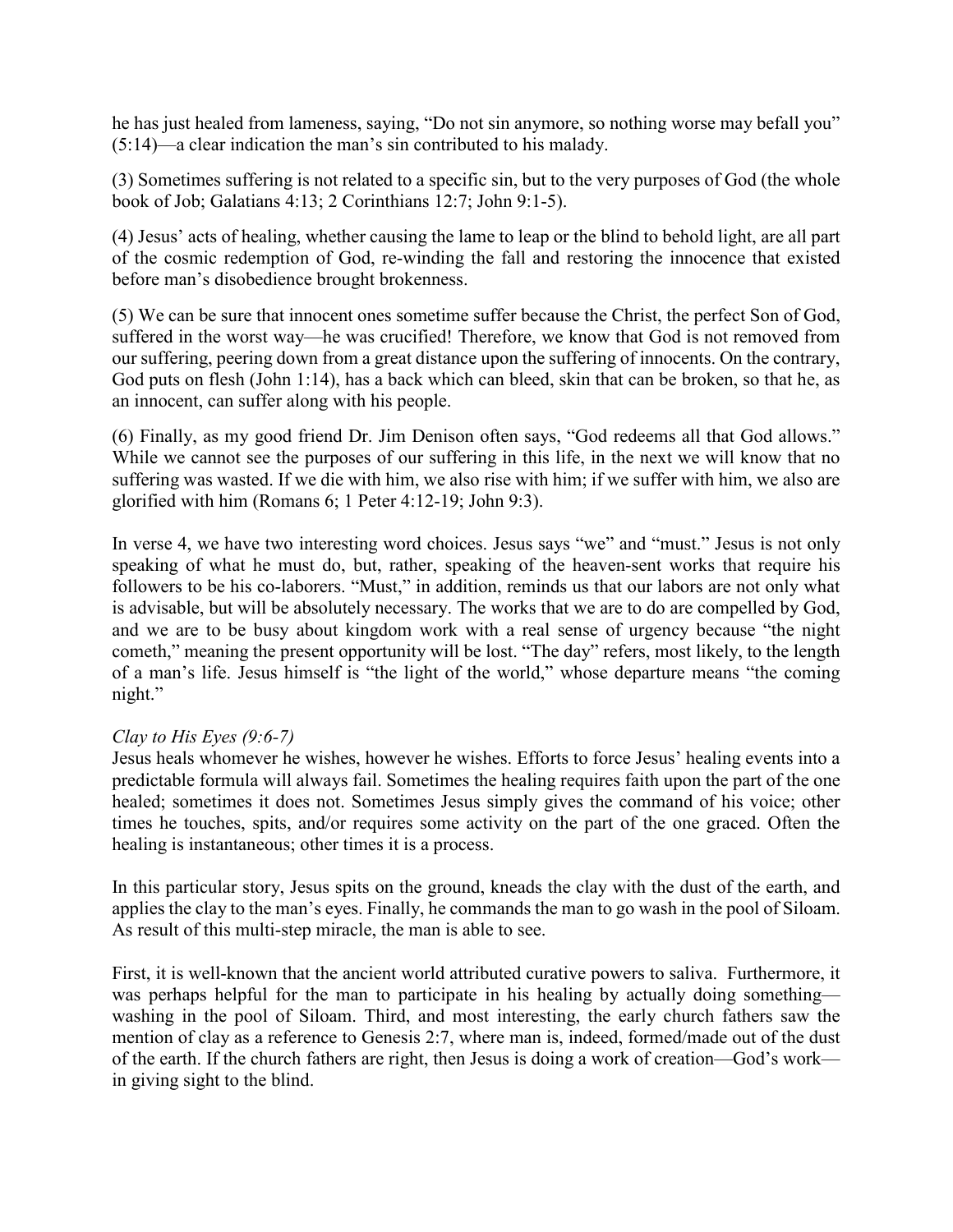The pool, interestingly enough, is named Siloam, which means "sent." Originally the name came from the fact that the water was sent into the pool by a channel. Given the fact that John often wants us to know that Jesus is the one "sent" by  $God(20:21)$ , we cannot miss the fact that blindness is removed with reference to and with the aid of the "sent."

# *Interrogation of the Healed (9:13-17)*

The fact that Jesus has healed on the Sabbath is not new to this Gospel (See John 5, where Jesus commands a paralytic to rise and walk on the Sabbath.). Beginning in verse 13, the once-blind man now enters into a spirited discussion with the powers that be—the Pharisees. This discussion can be easily arranged into three sections: verses 13-17, the Pharisees first examine the healed man; verses 18-23, the Pharisees continue the conversation by focusing on the man's parents; and verses 24-34, they turn to re-examine the man's testimony. Most likely, when the "neighbors" themselves could not figure out the case of the man's miraculous cure, they decided to bring him to the experts, the Pharisees (read background text in verses 8-12).

The man's testimony actually divides the Pharisees into two parties. The first party (more likened to the religious authorities in John 5) is most concerned that Jesus breached the Sabbath by performing the work of healing. They are, therefore, certain that Jesus is, in fact, not sent from God. The second group, however, focuses on the miraculous healing itself. Apparently they hold minority opinion, for we do not hear from them again. This second group is quite certain that Jesus must be sent from God—not be a sinner—because he has performed signs. Reaching a stalemate between the majority and the minority reports among the Pharisees, they turn, once again, to the once-blind man and ask him what he thinks about his healer. This time he calls Jesus a "prophet" (v. 17).

By now, we can see a progressive understanding of the identity of Jesus by the blind man. Notice, in verse 11 he calls his healer, "a man called Jesus." By verse 17, he progresses to say that Jesus is "a prophet." By verse 38, he calls Jesus "Lord," believes in him, and even worships him. In some ways, therefore, his healing was both instantaneous (he washed and came back seeing) and gradual (he slowly gained spiritual insight). His eyes were eventually opened to the spiritual light that Jesus is the Lord.

# *Parents Who Pass the Buck (9:18-23)*

While the son seems courageous and even confrontational with the Jews, the parents want no part in challenging the religious authorities and their understanding of Jesus. Timidly and cowardly, they both fail to rejoice at the healing of their son and to be grateful to the one who healed him. Rather than stand up and rejoice over their son's redemption from blindness, they pass the buck, declaring, "He's a big boy; let him speak for himself" (v. 21, author's paraphrase). Lest we misunderstand the purpose of the parents' hesitation to get involved in the whole affair, John explains that they refuse to stand beside the one who healed their son because they are afraid of excommunication, for the Jews had already agreed that should anyone confess Jesus as the Christ, he would be put out of the synagogue (v. 22).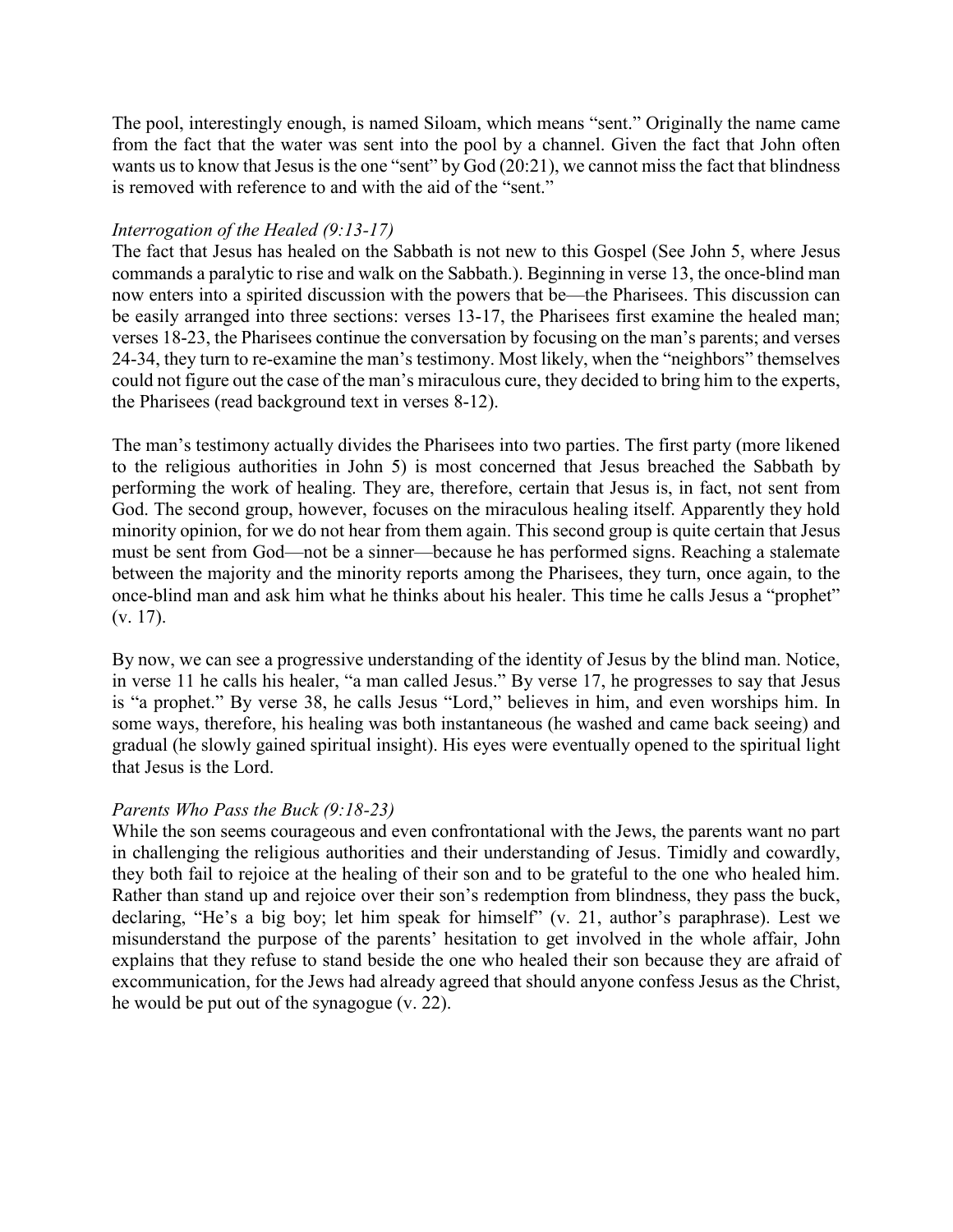# *Once Was Blind, But… (9:24-34)*

Verse 25 must surely be one of the highlights of all of John's Gospel. While the Pharisees insist that Jesus is a sinner, the healed man brings his testimony down to the essentials. He reports the facts, just the facts. He is not qualified to debate with religious experts over Jesus' standing before God, but his testimony cannot be denied. He once was blind, but now he sees!

What is your testimony? We can all say, "I once was , but now I ..."

In verses 26-27, the Pharisees question the man all over again. Their inquiry reminds us of a police interrogation whereby the subject is asked to rehearse the facts yet another time in hopes that there might be some inconsistencies in his story. But the man's testimony is all the more emphatic, "I already told you, and you did not listen…."

With a masterful stroke, John bears witness with his words to the deafness of the religious authorities. God has spoken through his Word, his Son, but they are deaf to God's message.

So vigorous is the man's answer that he is actually mocking the Jews just a bit. "Do you want to hear it again? Do you want to become his disciples, too?" Like a skilled debater, he forces his foes into a corner. "If Jesus is truly not from God, then how did he open my eyes" (v. 30).

Noting the rarity of giving sight to the blind, the man testifies all the more: "Since the beginning of time, it has never been heard that anyone opened the eyes of a person born blind" (v. 32). Unlike the Jewish leadership, the man testifies that, indeed, "this man," meaning Jesus, is from God because he does the acts of God. As a result of the uniformity of his unwavering testimony, the Jews excommunicate him from the synagogue (v. 34).

### *Believe and Worship (9:35-38)*

To be "put out" of the synagogue would be no small matter. In a culture where community was everything, the once-blind man was now all alone, separated from the synagogue and, thus, separated from Jewish community. Interestingly, Jesus goes searching for the man healed from blindness in much the same fashion as he went searching for the man who had been healed from his paralysis (compare 5:14). As is the fashion with John's Gospel, Jesus gets straight to the point: "Do you believe in the Son of Man?" (v. 35; cf. 3:3 and 4:10).

The words "Son of Man" paint a great messianic picture (drawn from the book of Daniel), for the Son of Man is the one seated alongside God who brings judgment to the world. Recognizing the voice of his benefactor, the man is ready for obedience: "Who is He that I may believe in him…" (v. 36). Once again identifying himself as the long-awaited one, the one upon whom the ages meet, Jesus answers candidly, "You have both seen Him, and He is the one talking to you" (v. 37). Yes, the blind man has SEEN him!

John's irony is thick. The man who was born blind, the very one who had never seen, could now see Jesus for who he is—the Son of Man. John has moved from the creation of physical sight alone to, more importantly, spiritual sight. The man both sees Jesus with his physical eyes, but he also now sees him with his soul. As evidence of his keen spiritual eyesight, the man, once blind, now declares, "Lord, I believe," and he worshiped him (v. 38).